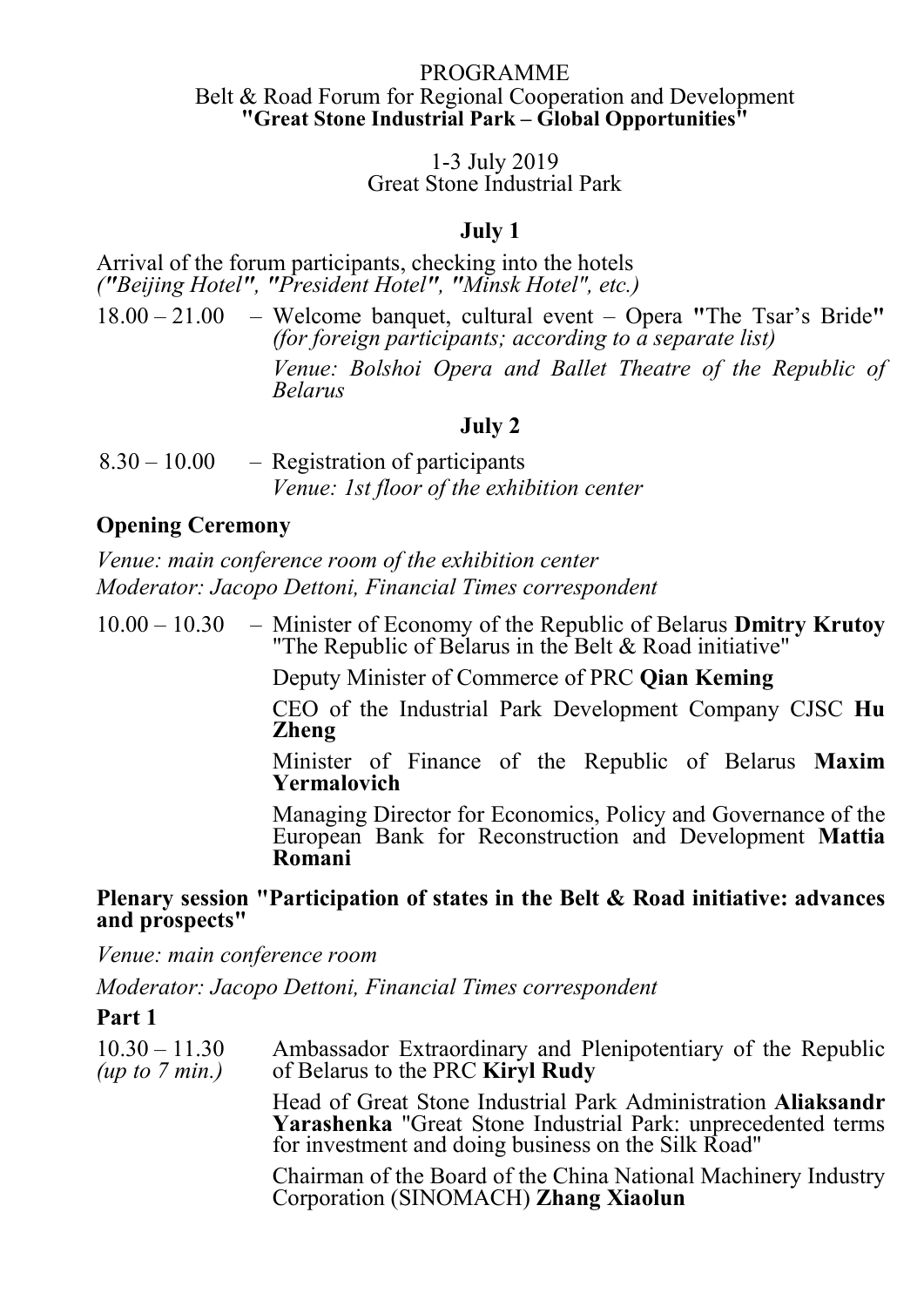Head of investment researches branch of UNCTAD investment and entrepreneurship department Richard Bolwijn "Presentation of the UNCTAD Report of international investment in 2019 with a focus on current trends in attracting FDI to FEZs, key success factors and prospects for development"

Deputy General Director of China Merchants Group Corporation Deng Renjie

Director of Planning Department of State-owned Assets Supervision and Administration Commission of the State Council of PRC Chen Hong

## Part 2

11.30 – 12.30 Minister of transport and Communications of the Republic of Belarus Aleksei Avramenko

> CEO of Duisburger Hafen AG Erich Staake "The geostrategic role of Great Stone industrial and logistic park in the Belt and Road initiative"

Minister for Transport of Latvia Talis Linkaits

Minister of Transport and Communications of the Republic of Lithuania Rokas Masiulis "Transport and logistic partnership – contribution to the development of the Belt & Road initiative"

Representative of the UNECE division for economic cooperation and integration Jeffrey Hamilton

### $12.30 - 13.00 -$  Ceremony of signing basic bilateral documents

| $13.00 - 14.30$        | - Cocktail party for the forum<br>participants<br><i>Venue: the north wing of the</i><br>exhibition center, 2nd floor | Solemn<br>of<br>ceremony<br>groundbreaking at<br>the<br>construction site of a new joint<br>transmission plant of MAZ and<br>Chinese corporation Weichai<br>(on a separate list) |
|------------------------|-----------------------------------------------------------------------------------------------------------------------|----------------------------------------------------------------------------------------------------------------------------------------------------------------------------------|
|                        |                                                                                                                       | Lunch for VIP-participants<br>(on a separate list)                                                                                                                               |
| <b>Panel sections:</b> |                                                                                                                       | <i>Venue: China Merchants Group</i><br>restaurant                                                                                                                                |
| $14.30 - 17.00$        | - The development of digital<br>and transport<br>infrastructure and logistics<br>of the Belt & Road                   | Finance and innovations – the<br>way for revolution 4.0                                                                                                                          |

Venue: main conference room of the exhibition center Venue: press center of the office building

#### Part 1

| Moderator: Ulf Schneider, Moderator: Mattia Romani, |  |                             |              |  |
|-----------------------------------------------------|--|-----------------------------|--------------|--|
| general director of managing                        |  |                             | director for |  |
| <i>SCHNEIDER GROUP</i>                              |  | Economics, Policy and       |              |  |
|                                                     |  | Governance of the European  |              |  |
|                                                     |  | Bank for Reconstruction and |              |  |

Development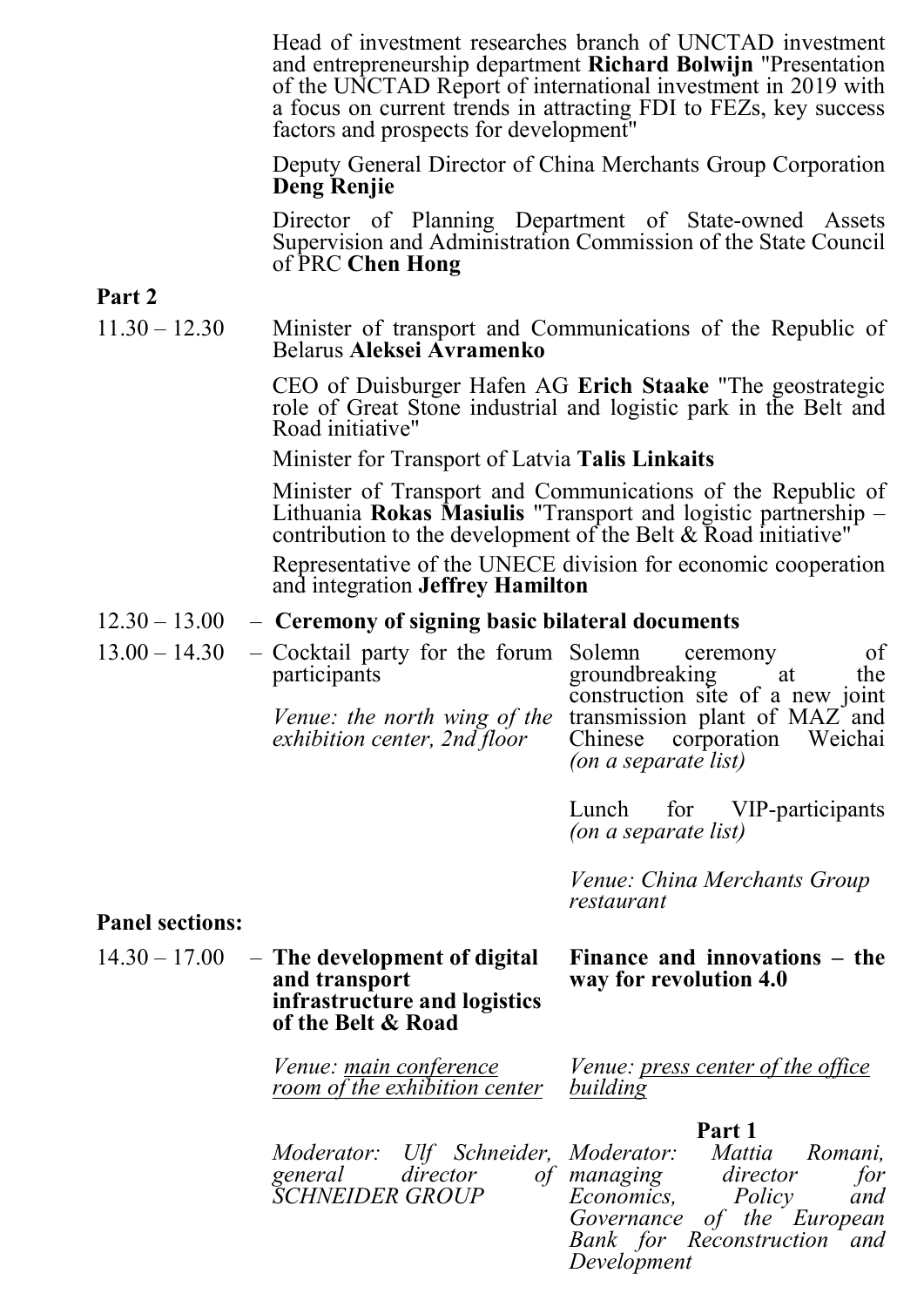| (PRC) Gao Gao                                                                                                                                                                                                  | First Vice-Mayor of Xian Director General of China-<br>Belarus Industrial Fund Yan<br>Hun "The role of financial<br>support in attracting investors"                                                                                              |
|----------------------------------------------------------------------------------------------------------------------------------------------------------------------------------------------------------------|---------------------------------------------------------------------------------------------------------------------------------------------------------------------------------------------------------------------------------------------------|
| (Belneftegaz) <b>Andrei</b> the Republic of Belarus"<br><b>Abroskin</b> "The prospects of<br>international cargo traffic<br>monitoring in the Republic of<br>Belarus within the Belt &<br>Road initiative"     | Deputy Director for logistics Chairman of the Board of Bank<br>of the National operator of Dabrabyt Igor Lihogrud "New<br>tracking (monitoring) of financial instruments<br>for<br>international transit traffic successful work on the market of |
| Head of Belarusian Railways Deputy<br>Vladimir Morozov "The Management Board<br>China – Belarus – Europe rail<br>route based on "One Belt,<br>One Road" concept"                                               | Chairman<br>of<br>of<br>development prospects of Belarusbank Alexander Egorov                                                                                                                                                                     |
| Deputy General Director of CEO of Zhuyi Scientific<br>Sinotrans Chen Haizhong Technological Company<br>"Creation of the Eurasian Yue<br>logistic hub based on China-<br>Belarus trade and logistic<br>subpark" | and<br>Wu                                                                                                                                                                                                                                         |
| Port of Gdansk Authority SA Khusaenov<br><b>Lukasz Greinke</b> "The role of<br>the Port of Gdansk and Great<br>Stone Industrial Park in cargo<br>traffic between Europe and<br>Asia"                           | President of the Board of the CEO of Zubr Capital LLC Oleg                                                                                                                                                                                        |
| LDZ<br>(affiliated company of<br>Latvian Railways) Gundars<br>Abols "Railway system<br>Asia – Europe: trim off the<br>distance. The opportunities of<br>the New Silk Road for<br>railway system of Europe"     | Chairman of the Board of Chairman of the Board of<br>Logistika Ltd. Fransabank Aleksandr Ignatov                                                                                                                                                  |
| <b>Philipp Brunner</b>                                                                                                                                                                                         | CEO of Stadler Minsk Head of the representative office<br>of the China Development Bank<br>Li Dongya "Financial services<br>for the Belt & Road construction"                                                                                     |

#### Part 2

Acting Director General of Klaipeda State Seaport

Moderator: to be confirmed